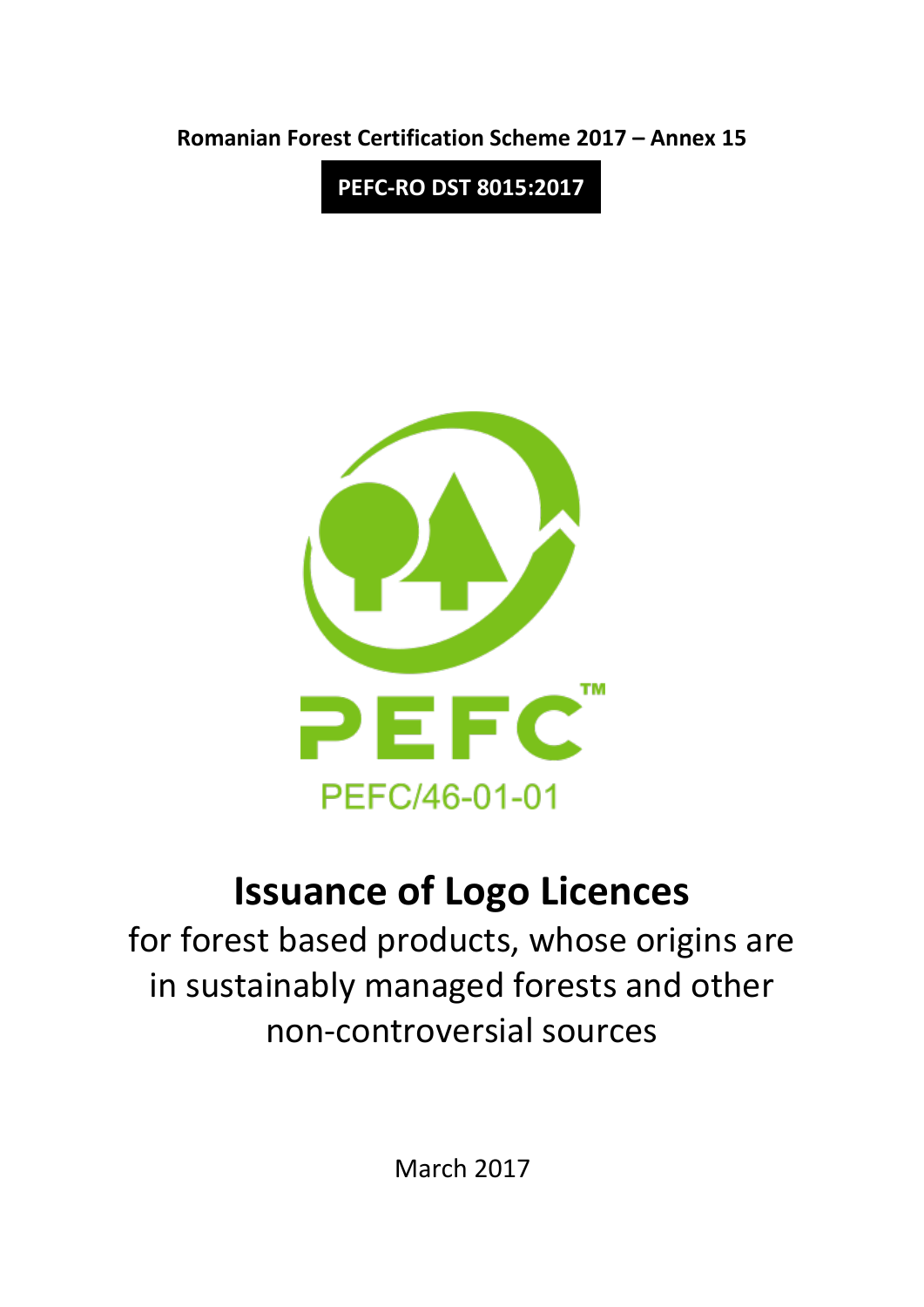#### **Copyright notice**

© PEFC Romania 2017

This PEFC Romania document is copyright-protected by the PEFC Romania. This document is freely available from the PEFC Romania website or upon request.

No part of this document covered by the copyright may be changed or amended; reproduced or copied in any form or by any means for commercial purposes without the permission of the PEFC Romania.

The official version of this document is Romanian and English. Translations of this document can be provided by the PEFC Council or PEFC Romania.

In case of any doubt the English version is definitive.

**Document name:** Issuance of PEFC Logo Licences **Document title**: PEFC RO STD 8015:2017 Approved by: PEFC Romania General Assembly **Date:** 2017-05-29 **Issue date:** 2017-05-29 **Date of entry into force: 201**8**-0**4**-**01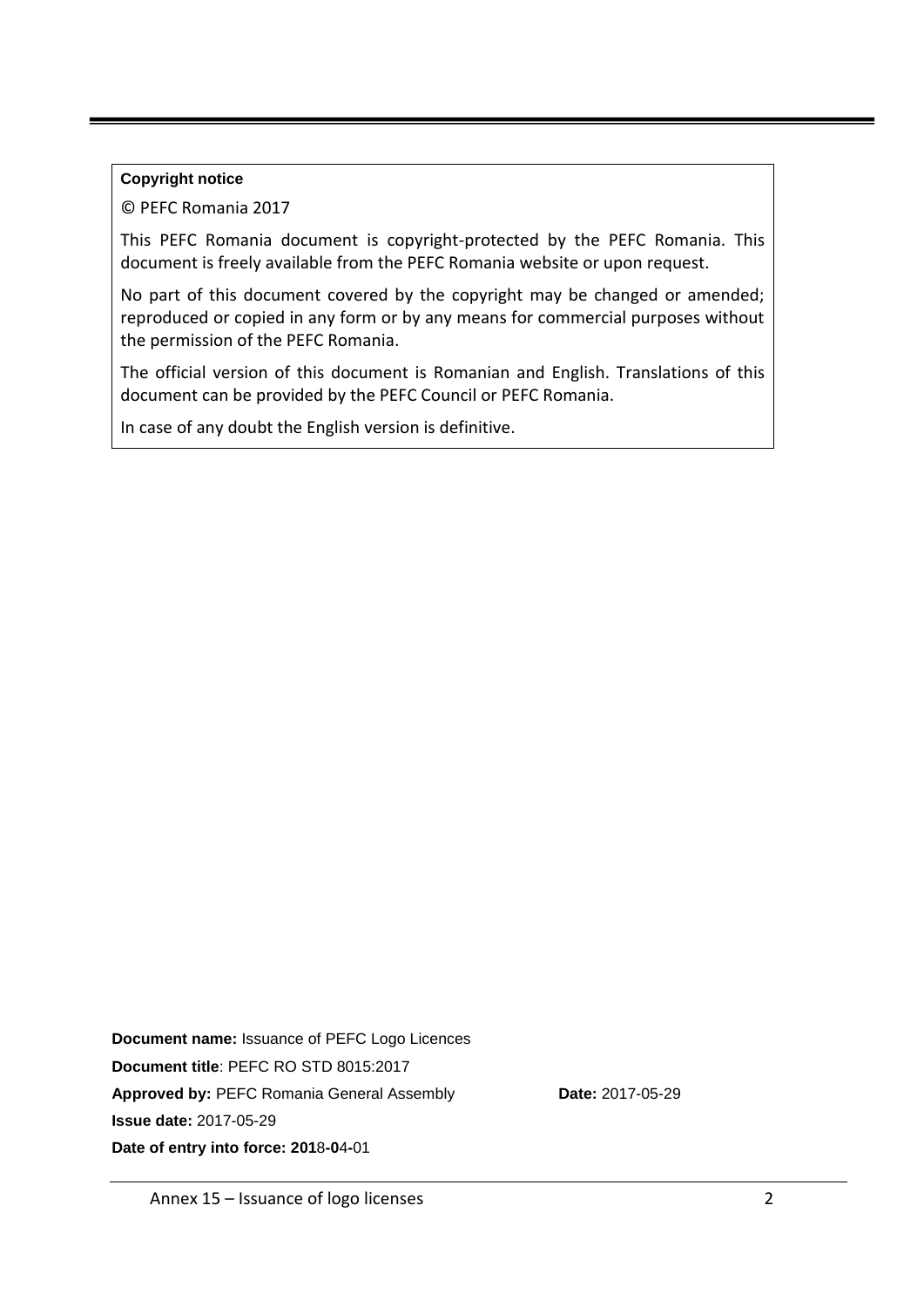## <span id="page-2-0"></span>**Content**

### <span id="page-2-1"></span>**1. Introduction**

The PEFC logo / label provides information relating to the origin of forest based products in sustainably managed forest and other non-controversial sources. Purchasers and potential purchasers can use this information in choosing the product based on environmental, as well as other considerations.

The overall goal of the PEFC logo / label usage is, through communication of accurate and verifiable information that is not misleading, to encourage demand for and supply of those products originating in sustainably managed forests and thereby stimulating the potential for market-driven continuous improvement of the world's forest resource.

The document is based on the general principles for environmental labels and declarations defined in ISO 14020:2000.

## <span id="page-2-2"></span>**2. Issuance of Logo Licences**

PEFC Romania awards licenses, on request, for the use of the PEFC logo on the basis of a written logo use contract which is concluded between PEFC Romania and the logo users, and regulates compliance with the following requirements:

· Compliance with the PEFC Logo Use Rules (PEFC ST 2001)

· Definition of the subject matter: assignment to a logo user group (according to

Appendix 5, Section 6)

· Contact duration and costs

· Rules for withdrawal or termination of the contract due to lack of conformity of the holder with the Logo Use Rules, or withdrawal of the logo licensing rights of PEFC Romania by the PEFC Council

· Penalty for infringement of the Logo Use Rules, contractual contents or the PEFC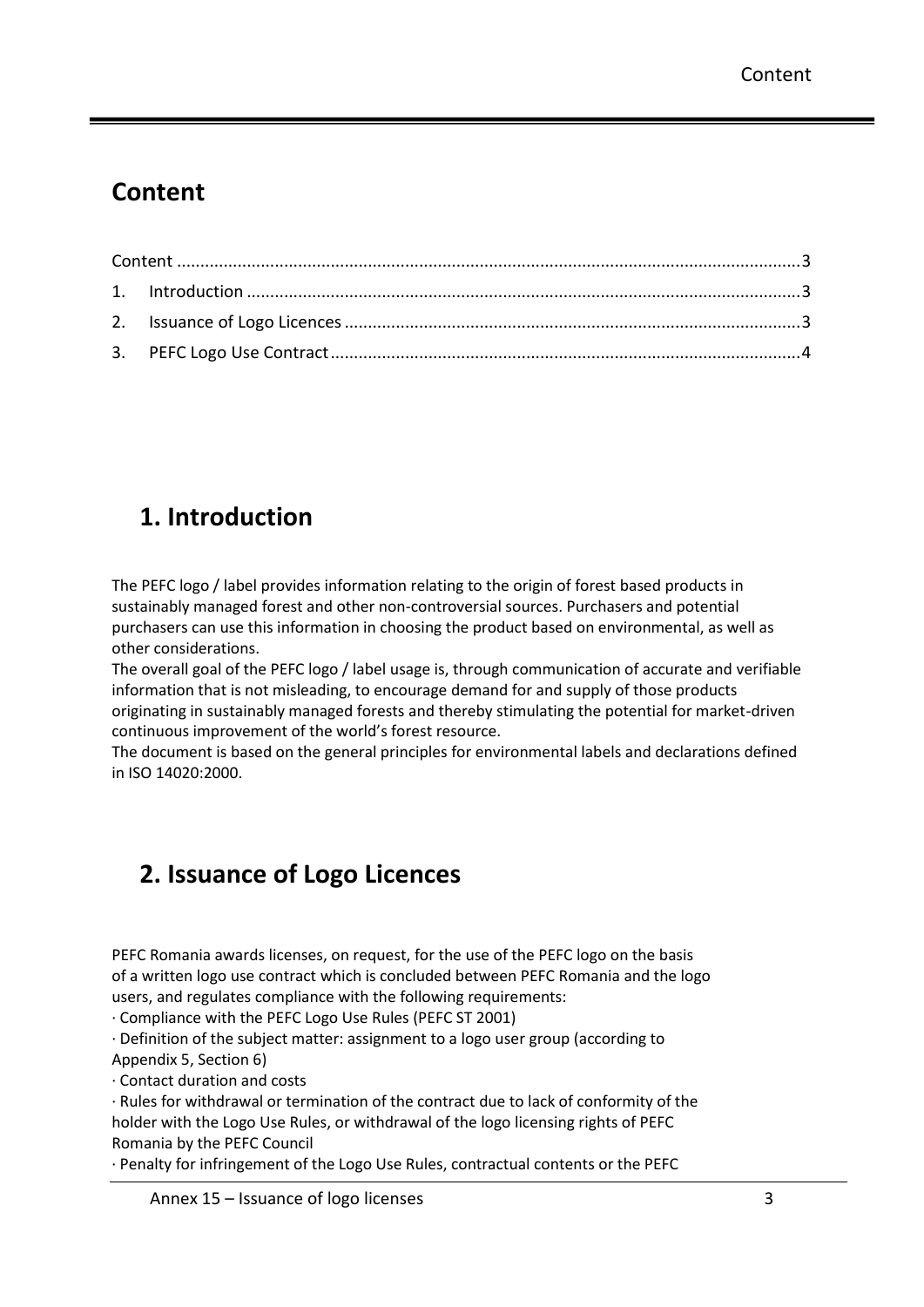rules, after previous warning, amounting to one fifth of the market value of the products to which unauthorized logo use relates. If it can be proven that the improper logo usage was unintentional, a penalty of not more than € 12.500, - can be imposed.

The logo licensing fees will be decided upon by the PEFC Romania General Assembly and shall be published on the PEFC **Romania** website.

### <span id="page-3-0"></span>**3. PEFC Logo Use Contract**

### **PEFC Logo Use Contract**

Between **(1) PEFC Romania**, Str. Paraul Cararii nr. 12, Voinesita, RO-Voineasa

and

**(2) «Institution»,** «Street», «Postcode» «City» (hereafter the " Licensee")

Whereas "Institution" is a PEFC Logo Licensee in the field of **PEFC Logo use**. As a result of the contract the PEFC Logo Licensee will then be in a position to use the PEFC recognized logos and labels, for forest based products whose origins are in sustainably managed forest and other non-controversial sources.

The above-mentioned parties agree to the following:

#### **1. Subject Matter**

The licensee receives the right to use the PEFC logo in accordance with the Technical Document of the PEFC Council (PEFC ST 2001:2008 - PEFC Logo Usage Rules - Requirements, Attachment 1). The licensee meets the following requirements: Valid certificate or active participation in a certified area.

#### **2. PEFC logo, license number**

The licensee is entitled to use the protected word-picture-brand, including logo number, on the certified products of company within the scope of licensee's business activities. The logo may only be used with the individual registration number, which is awarded upon contract conclusion and receipt of payment: Registered Logo Number: **PEFC/XX-XX-XX**

The licensee therefore agrees to meet the requirements given in the PEFC ST 2001:2008 - PEFC Logo Usage Rules of the PEFC Council Technical Document at the time of the conclusion.

#### **3. Copyrights to the PEFC Logo**

The PEFC Council holds two trademarks, the PEFC logo and the initials: "PEFC". Unauthorized use of this copyrighted material is prohibited and may lead to legal action. The use of the PEFC trademarks is regulated and governed by the PEFC